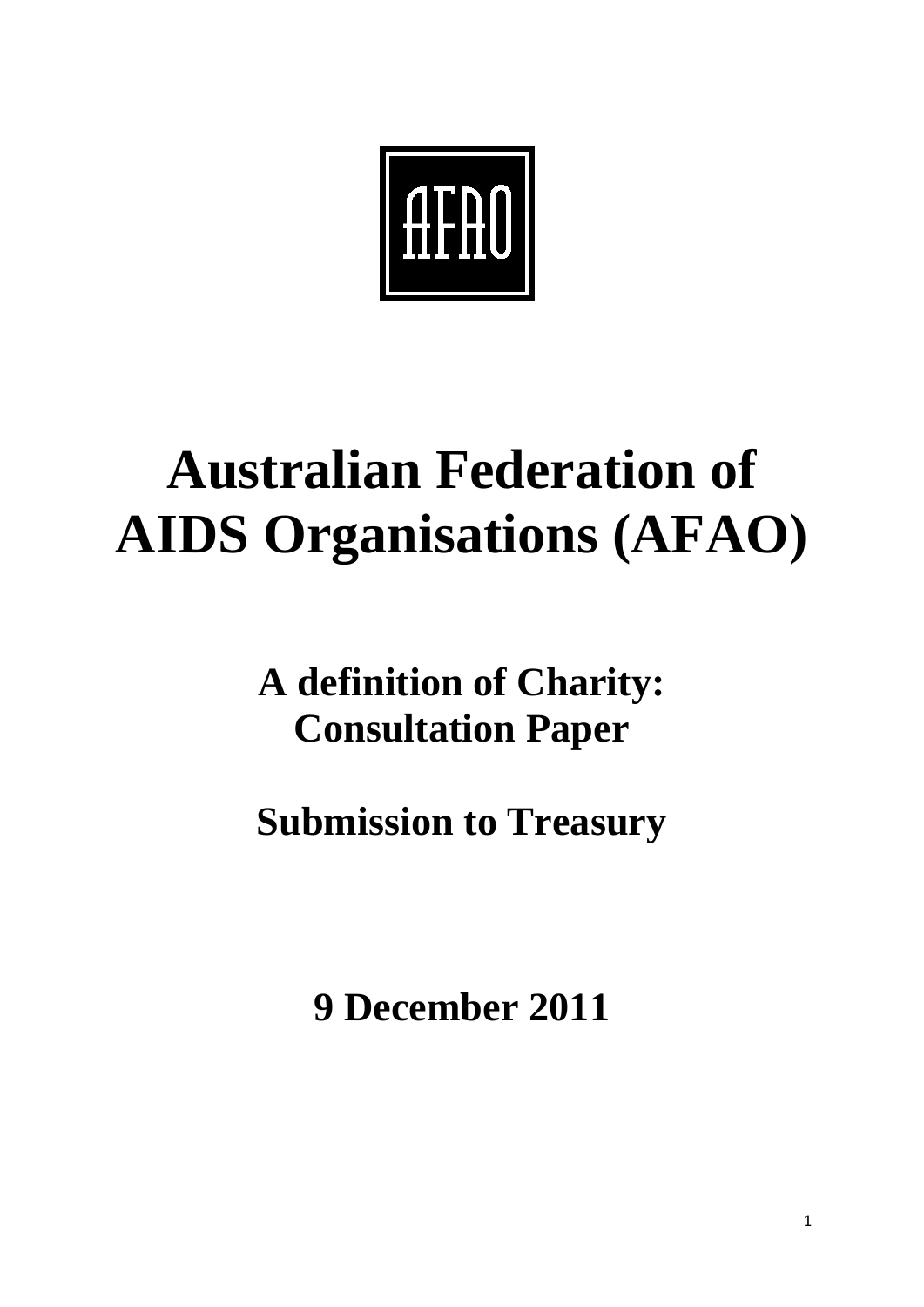# *About AFAO*

The Australian Federation of AIDS Organisations (AFAO) is the national federation for the HIV community response. AFAO's members are the AIDS Councils in each state and territory; the National Association of People Living with HIV/AIDS (NAPWA); the Australian Injecting & Illicit Drug Users League (AIVL); the Anwernekenhe Aboriginal and Torres Strait Islander HIV/AIDS Alliance (ANA); and Scarlet Alliance, Australian Sex Workers Association. AFAO advocates for its member organisations, promotes medical and social research into HIV and its effects, develops and formulates policy on HIV issues, and provides HIV policy advice to Commonwealth, state and territory governments.

## *Our perspective on this Inquiry*

AFAO is pleased to provide comments on Treasury's "A definition of Charity: Consultation Paper" (Charity Consultation Paper). The Charity Consultation Paper provides AFAO an opportunity to identify key issues in relation to the definition of charity such as the role of advocacy and political activity, which is pivotal to ensuring the continued effective community response to HIV.

Our comments below relate to the Charity Consultation Paper's questions which are of particularly significance for AFAO, and the HIV response more broadly.

#### *Peak Bodies*

The Charity Consultation Paper states that the Board of Taxation recommended that the workability of the Bill could be improved by clarifying whether or not peak bodies could be charitable.<sup>1</sup> In 2003, the New South Wales Administrative Decisions Tribunal held that a body which enhanced the long term viability of charitable organisations by providing educational mentoring and support services was itself a charitable institution. This decision indicates that while it is not necessary that a peak body deal directly with members of the public, it is the degree of integration and commonality of purpose with its members that determines its charitable status.

In response to question 2, "Does the decision by the New South Wales Administrative Tribunal provide sufficient clarification on the circumstances when a peak body can be a charity or is further clarification required?" AFAO supports enshrining in legislation the position expressed in the NSW Administrative Tribunal decisions that peak bodies can be considered charitable organisations.

## *Public Benefit*

1

Any definition of charity must capture the notion of serving a public interest. However, it is crucial that the definition covers the public interest where applying to smaller segments of the public. AFAO is keen to ensure that any definition of 'public' is broad enough to incorporate disadvantaged and/or marginalised groups, regardless of size, including communities affected and living with HIV.

<sup>&</sup>lt;sup>1</sup> Page 8, available at[: http://www.treasury.gov.au/contentitem.asp?NavId=037&ContentID=2161](http://www.treasury.gov.au/contentitem.asp?NavId=037&ContentID=2161)